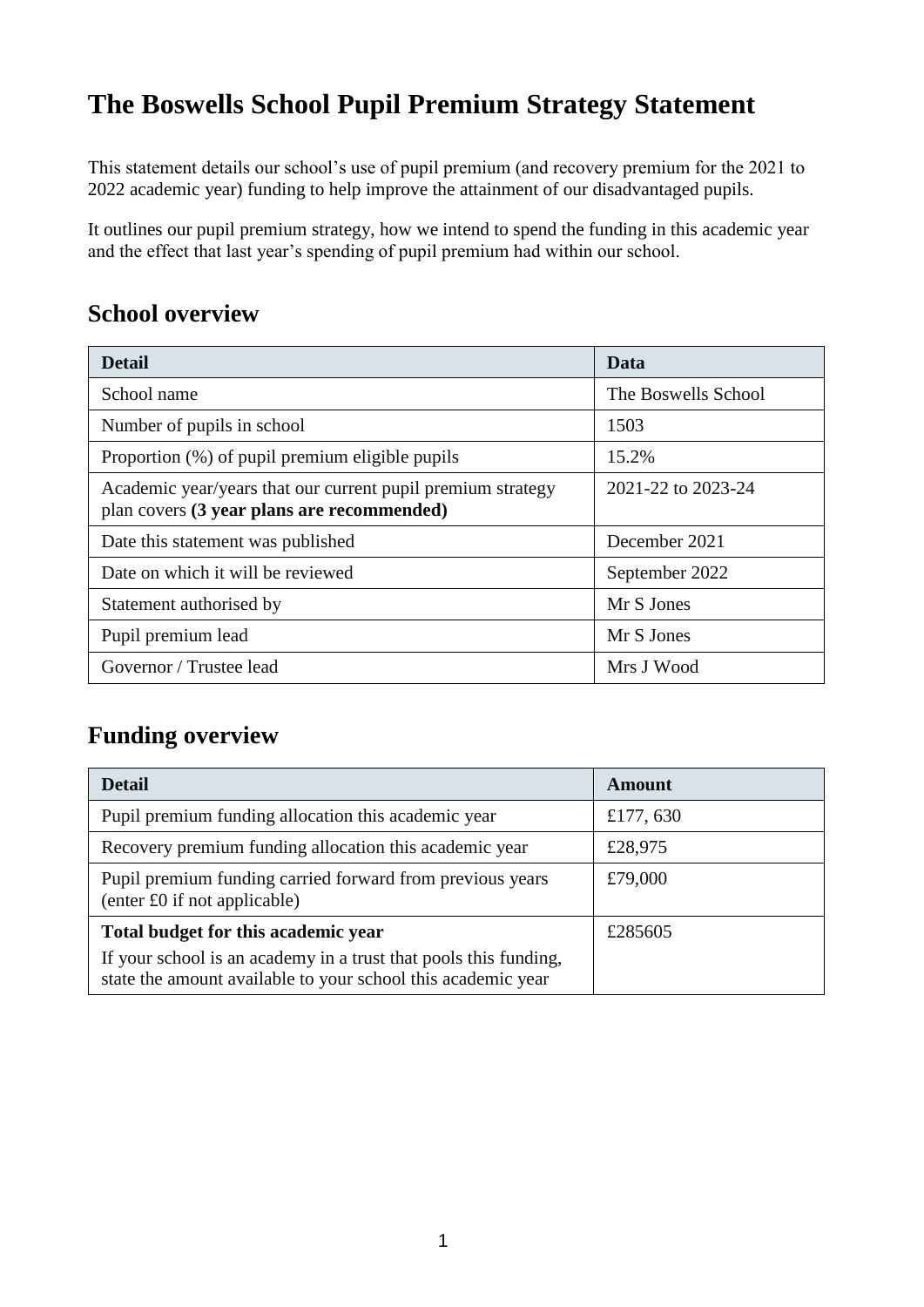### **Statement of Intent**

At The Boswells School our aim is to ensure all students, including those from less advantaged backgrounds, make outstanding progress and have access to all that Boswells has to offer. We aim to ensure students from less advantaged backgrounds achieve as well as all students and are given additional support to ensure they do this.

### **High Quality Teaching and Learning**

High quality teaching and learning is at the heart of our strategy to ensure that all learners, but particularly those from less-advantaged backgrounds, make excellent progress. High quality teaching and learning effectively promotes motivation, high aspiration and accelerated learning for all. The Education Endowment Foundation is clear that the largest impact on closing the gap for disadvantaged learners is ensuring that every lesson is delivered by an effective teacher and that recruiting and developing effective teaching must be a priority for pupil premium spending.

### **Supporting access to a broad and rich curriculum**

Hand in hand with high quality teaching and learning we ensure that all learners access a broad and rich curriculum that develops personal and social skills, confidence in learning and builds student's cultural capital. Marc Rowland and Daniel Sobel have both written about the importance of a school's curriculum in supporting students from less-advantaged backgrounds in accessing the curriculum and enrichment opportunities.

This can take many forms:

- Personalised learning through differentiated resources that remove barriers for individual learners
- Support from Learning Support Assistants and Intervention Tutors (English, Maths and Science)
- Mentoring on an individual or group basis
- Financial support to access enrichment opportunities that students may otherwise be unable to access

### **Targeted Intervention**

Targeted intervention forms another strand of our strategy. In the Education Endowment Foundation's 'Guide to the Pupil Premium' it states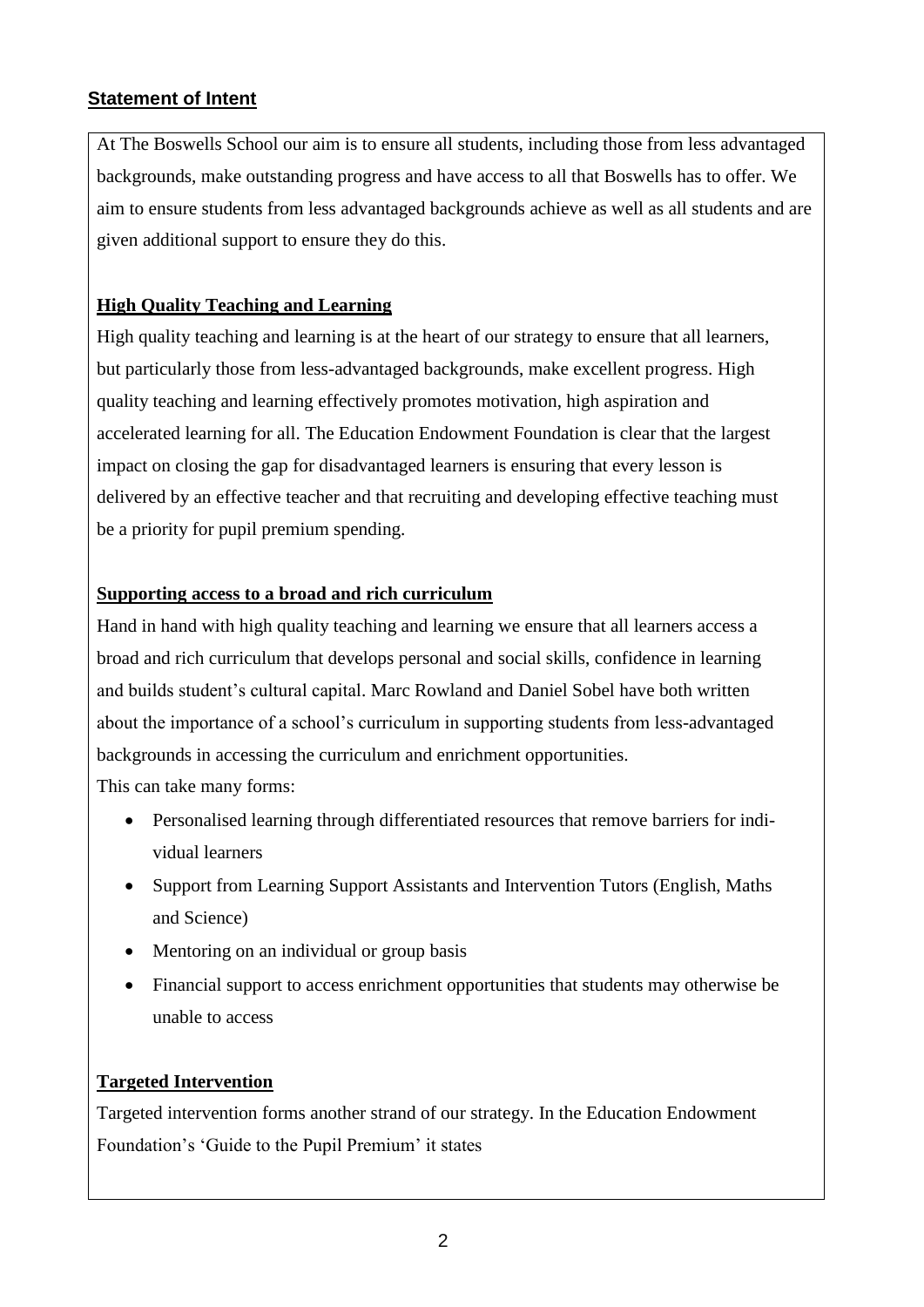*'Evidence consistently shows the positive impact that targeted academic support can have, including on those who are not making good progress, or those who have been disproportionately impacted by the effects of the pandemic'*

As well as in-lesson support at the point of delivery we will use pupil premium and catch up funding to facilitate this targeted academic support for students identified as being disproportionately impacted by the pandemic, for example via the use of the National Tutoring Programme:

#### **Wider Strategies**

Our pupil premium and catch up strategy also includes ensuring that all students have access to exceptional pastoral care and that those that need bespoke, personalised provision receive it. Wider strategies encouraged by the Education Endowment Foundation and wider research into closing the gap include utilising pupil premium and catch up funding to support student wellbeing and attendance

#### **Impact**

The strategy outlined above is designed to be respond to common challenges relevant to the context of our school and to individual needs of our students. We are committed to regularly reviewing the impact of our strategy via diagnostic assessment and listening to all stakeholders. We recognise that the definition of disadvantaged is so much wider than just pupil premium eligible student and our aim is to break down all barriers for all students, but with a particular focus on those eligible for the pupil premium and those disproportionately impacted by the pandemic.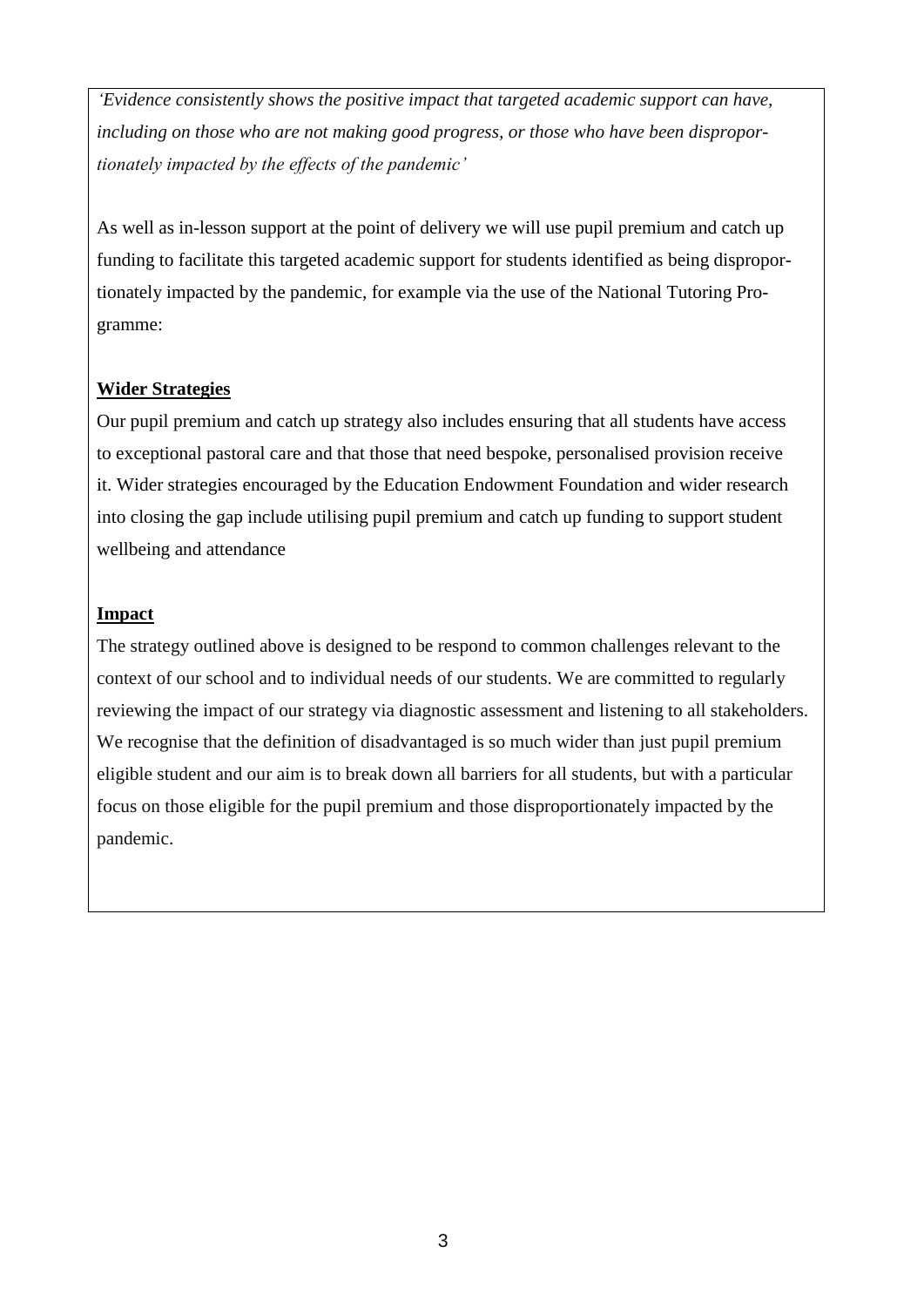## **Challenges**

This details the key challenges to achievement that we have identified among our disadvantaged pupils. In identifying these challenges we have followed diagnostic advice from the Education [Endowment Foundation.](https://d2tic4wvo1iusb.cloudfront.net/documents/guidanceForTeachers/EEF-Guide-to-the-Pupil-Premium-Autumn-2021.pdf) We have identified these challenges from internal data streams that cover a range of indicators alongside staff and student feedback.

| <b>Challenge</b><br>number | <b>Detail of challenge</b>                                                                                                                                                                                                                                                                                                                                                                             |
|----------------------------|--------------------------------------------------------------------------------------------------------------------------------------------------------------------------------------------------------------------------------------------------------------------------------------------------------------------------------------------------------------------------------------------------------|
| 1                          | Academic outcomes - Gap in attainment/ progress between disadvantaged and<br>non-disadvantaged students                                                                                                                                                                                                                                                                                                |
|                            | There is an attainment and progress gap between disadvantaged and non-disadvantaged<br>students nationally. Internal and external data has diagnosed where these gaps exist<br>within our school and where these gaps have been                                                                                                                                                                        |
| 2                          | Low levels of literacy and numeracy                                                                                                                                                                                                                                                                                                                                                                    |
| 3                          | <b>Attendance</b><br>Nationally there is a gap between the attendance of disadvantaged and non-<br>disadvantaged students, as well as increased frequency of persistent absence amongst<br>disadvantaged students compared to non-disadvantaged students. Attendance figures<br>nationally across all students have also increased since the pandemic.                                                 |
| 4                          | Wellbeing<br>Increased numbers of students are experiencing social, emotional and mental health<br>issues since the pandemic. A significant proportion of these students are from<br>disadvantaged backgrounds                                                                                                                                                                                         |
| 5                          | <b>Aspiration</b><br>Aspiration of disadvantaged students is recognised as a common barrier nationally.<br>Student Voice conducted at school has confirmed that a significant number of our<br>disadvantaged students need support to raise aspirations and be aware of opportunities<br>available to them. This is due to a number of factors that impact individuals differently.                    |
| 6                          | Independence<br>Metacognition and self-regulation is recognised by the Education Endowment<br>Foundation as a common barrier to learning for disadvantaged students and has been<br>identified by staff and students in our school.                                                                                                                                                                    |
| 7                          | <b>Cultural Capital gap</b><br>For our school the reduction of extra-curricular and enrichment opportunities had a<br>significant impact on all of students, but particularly on the disadvantaged. Academic<br>research supports that providing these enrichment opportunities that students may not<br>otherwise experience is vital to student engagement and progress.                             |
| 8                          | <b>Parental empowerment</b><br>Nationally parental support / engagement is commonly identified as a barrier for the<br>progress of disadvantaged students. Marc Rowland points to case studies of schools<br>that have closed the attainment gap by empowering parents to support students outside<br>of school. Our staff have identified this as a potential vehicle to support student<br>progress. |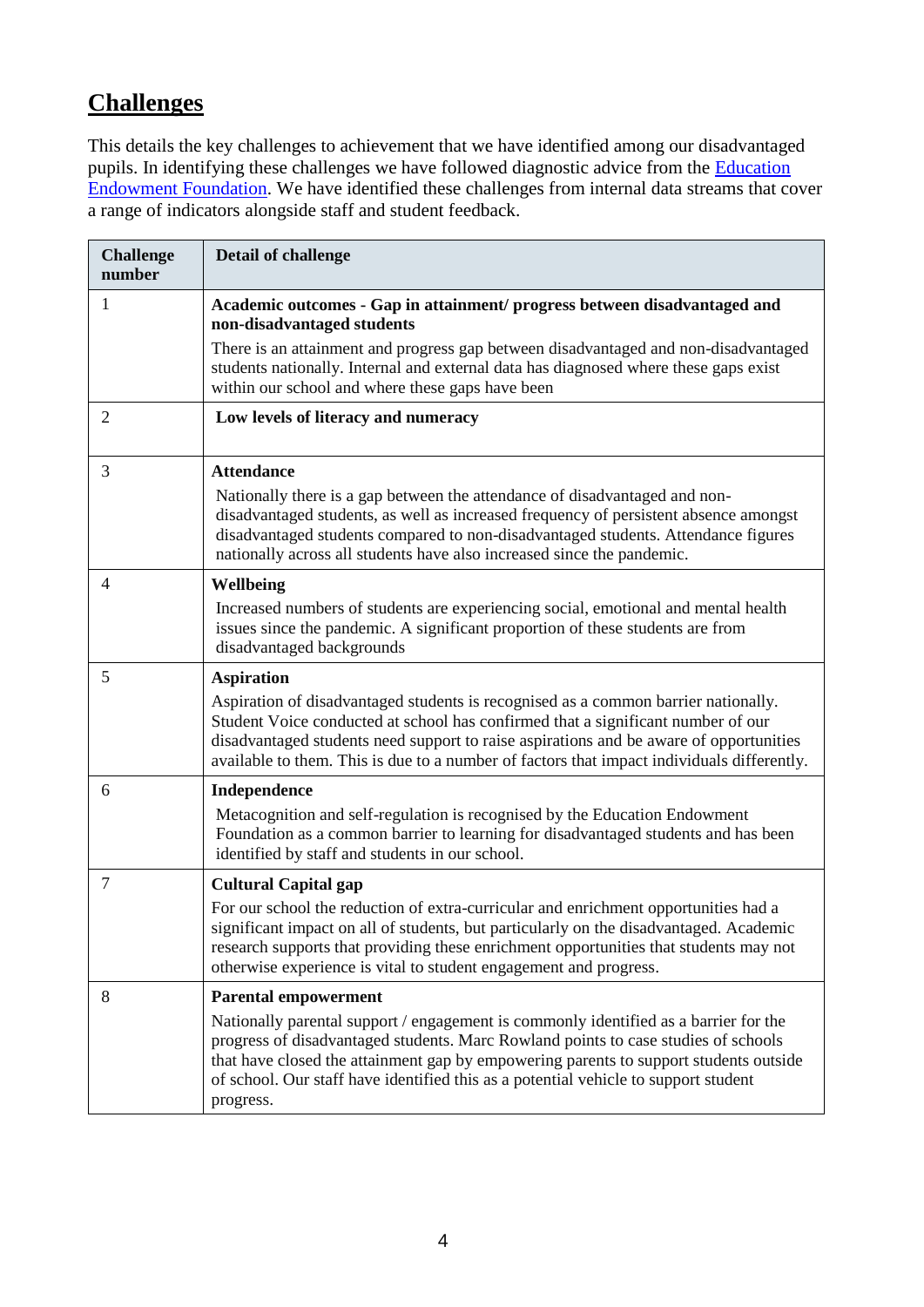# **Intended outcomes**

This explains the outcomes we are aiming for **by the end of our current strategy plan**, and how we will measure whether they have been achieved.

| <b>Intended outcome</b>                                                                                 | <b>Success criteria</b>                                                                                                                                      |  |
|---------------------------------------------------------------------------------------------------------|--------------------------------------------------------------------------------------------------------------------------------------------------------------|--|
| Improved outcomes for<br>disadvantaged students                                                         | Progress 8 gap of 0 between disadvantaged and non-disadvantaged students                                                                                     |  |
| Improved levels of<br>literacy and numeracy                                                             | Improve scores on reading fluency diagnostic tool and internal literacy and<br>numeracy assessments                                                          |  |
| Improved attendance<br>and decreased<br>instances of persistent<br>absence, particularly<br>amongst the | Reducing the gap in attendance between disadvantaged and non-<br>disadvantaged students<br>Reduction in the number of students that are persistent absentees |  |
| disadvantaged and<br>vulnerable groups                                                                  |                                                                                                                                                              |  |
| Improved social,<br>emotional and mental<br>health wellbeing of                                         | Student engagement with support mechanisms and interventions available to<br>them.                                                                           |  |
| students                                                                                                | Improved attendance and progress figures                                                                                                                     |  |
| Increased aspiration                                                                                    | Secured destinations for all disadvantaged students at the end of Key Stage 4                                                                                |  |
|                                                                                                         | Increased number of disadvantaged students remaining at the Sixth Form                                                                                       |  |
|                                                                                                         | Increased number of disadvantaged students applying to university                                                                                            |  |
|                                                                                                         | Increased number of disadvantaged students filling student leadership<br>positions                                                                           |  |
| Independence                                                                                            | Student engagement with independent learning tasks across subjects and key<br>stages (Staff and student voice)                                               |  |
|                                                                                                         | Removal of attainment and progress gap between disadvantaged and non-<br>disadvantaged students                                                              |  |
| Narrowed cultural<br>capital gap                                                                        | Increased extra-curricular and enrichment opportunities                                                                                                      |  |
|                                                                                                         | Increased participation of disadvantaged students in extra-curricular and<br>enrichment opportunities                                                        |  |
| Parental empowerment                                                                                    | Increased attendance of parents of disadvantaged students to:                                                                                                |  |
|                                                                                                         | Parent study skills workshops<br>$\bullet$                                                                                                                   |  |
|                                                                                                         | Parent information evenings                                                                                                                                  |  |
|                                                                                                         | Parents evenings                                                                                                                                             |  |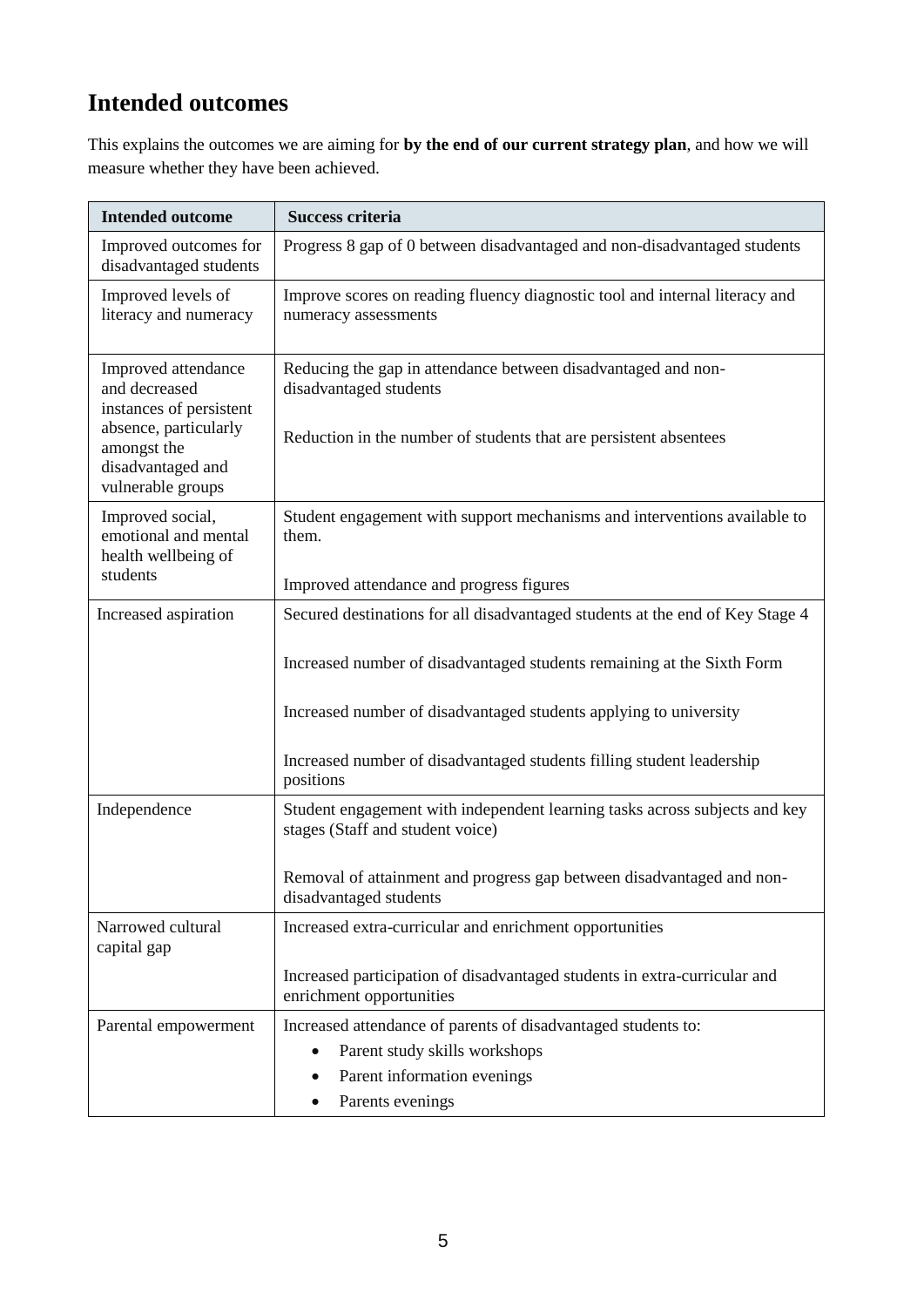## **Activity in this academic year**

This details how we intend to spend our pupil premium (and recovery premium funding) **this academic year** to address the challenges listed above.

## **Teaching (for example, CPD, recruitment and retention)**

Budgeted cost: Approximately £165,605

| <b>Activity</b>                                                                                                                                                                                                                                          | Evidence that supports this approach                                                                                                                                                                                                                                                                                                                      | Challenge number(s)<br>addressed |
|----------------------------------------------------------------------------------------------------------------------------------------------------------------------------------------------------------------------------------------------------------|-----------------------------------------------------------------------------------------------------------------------------------------------------------------------------------------------------------------------------------------------------------------------------------------------------------------------------------------------------------|----------------------------------|
| Enhancement of our<br>maths teaching and<br>curriculum planning in<br>line with DfE KS3 and<br>EEF guidance.                                                                                                                                             | The DfE non-statutory KS3 guidance<br>has been produced in conjunction with<br>the National Centre for Excellence in the<br>Teaching of Mathematics, drawing on<br>evidence-based approaches:                                                                                                                                                             | 1, 2                             |
| This allows time for<br>timetabled workshops<br>within the Maths faculty<br>that focus on<br>developing the delivery<br>of Maths with a<br>Mastery focus and gives<br>access to Maths<br>Mastery resources to be<br>implemented at Key<br>Stages 3 and 4 | Teaching mathematics at key stage 3 -<br>GOV.UK (www.gov.uk)                                                                                                                                                                                                                                                                                              |                                  |
| Additional staffing in<br>core subjects to allow<br>for smaller class size<br>and a greater level of<br>student support                                                                                                                                  | Improved teacher to student ratios helps<br>to focus on individual's progress and<br>can also help manage behaviour and<br>engagement.<br>Reducing class size   EEF                                                                                                                                                                                       | $\mathbf{1}$                     |
| School-wide reading<br>and literacy strategy                                                                                                                                                                                                             | Improved disciplinary literacy is key for<br>students to improve in all subject areas.<br>Comprehension and vocabulary are<br>skills linked directly to attainment.<br><b>EEF</b> Reading comprehension                                                                                                                                                   | 2, 1                             |
| Developing metacogni-<br>tive and self-regulation<br>skills in all pupils.<br>This will involve ongo-<br>ing teacher training                                                                                                                            | Teaching metacognitive strategies to pu-<br>pils can be an inexpensive method to<br>help pupils become more independent<br>learners. There is particularly strong evi-<br>dence that it can have a positive impact<br>on maths attainment:<br>Metacognition and self-regulation<br><b>Toolkit Strand   Education Endowment</b><br><b>Foundation   EEF</b> | 1, 6                             |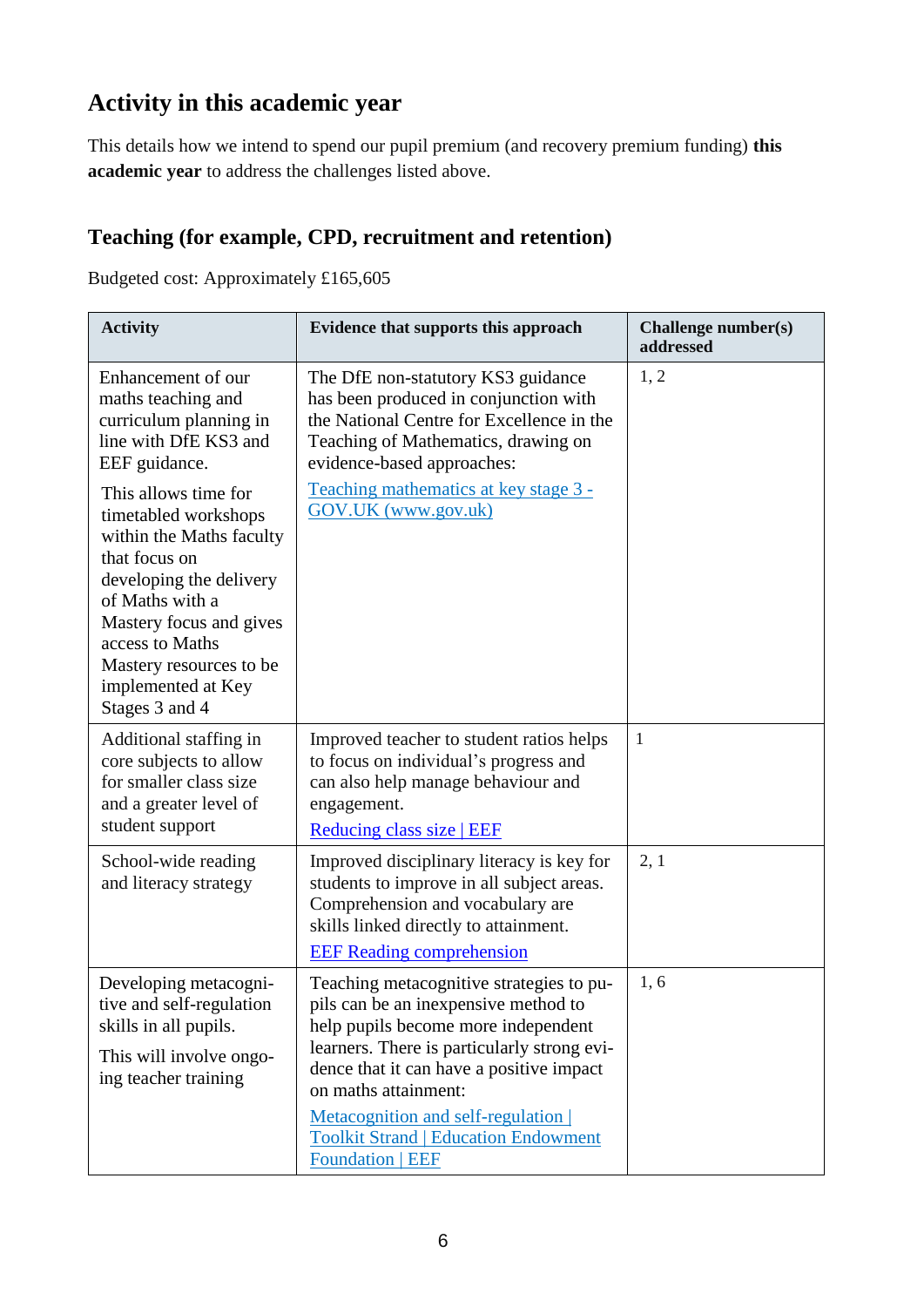| Maintaining breadth of<br>curriculum at KS3 and<br>unrestrictive supportive<br>options process at KS4<br>/5 | A broad and balanced curriculum<br>provides children with the skills,<br>knowledge and understanding they need<br>to develop into well-rounded, informed<br>individuals and provides the opportunity<br>to pursue a personalised curriculum                | 1, 3, 5, 7 |
|-------------------------------------------------------------------------------------------------------------|------------------------------------------------------------------------------------------------------------------------------------------------------------------------------------------------------------------------------------------------------------|------------|
| Teaching and Learning<br>resources                                                                          | High quality teaching and learning is<br>paramount to closing any attainment<br>gaps. High quality resources support<br>this.                                                                                                                              | 1, 3, 5, 7 |
| CPD (Continued<br>Professional<br>Development)                                                              | High quality teaching and learning has<br>the largest impact on the progress of<br>disadvantaged students, Additional<br>sessions supporting all staff with<br>strategies to engage and support<br>disadvantaged students overcome<br>identified barriers. | 1          |
| <b>Standardised CAT tests</b><br>for Year 7 and Year 8                                                      | No KS2 data was transferred with<br>students. Standardised testing was<br>appropriate to support internal<br>assessment and monitoring of progress                                                                                                         | 1          |

## **Targeted academic support (for example, tutoring, one-to-one support structured interventions)**

Budgeted cost: Approximately £60,000

| <b>Activity</b>                                                   | <b>Evidence that supports this approach</b>                                                                                                                                                                                                                    | <b>Challenge</b><br>number(s)<br>addressed |
|-------------------------------------------------------------------|----------------------------------------------------------------------------------------------------------------------------------------------------------------------------------------------------------------------------------------------------------------|--------------------------------------------|
| Targeted in-class<br>interventions                                | The EEF recommends targeted intervention to support<br>closing gaps that are identified<br><b>EEF Pupil Premium Guide</b>                                                                                                                                      | 1,3,5                                      |
| <b>National Tutoring</b><br>Programme – Tute                      | Small group tutoring is recommended by the EEF to<br>narrow the attainment and progress gap<br><b>EEF Pupil Premium Guide</b>                                                                                                                                  | 1,3,5                                      |
| School-wide<br>reading and literacy<br>intervention               | As with the school-wide reading and literacy strategy,<br>improved disciplinary literacy is key for students to<br>improve in all subject areas. Comprehension and<br>vocabulary are skills linked directly to attainment.<br><b>EEF</b> Reading comprehension | 2, 1                                       |
| Experienced staff<br>supporting<br>mentoring / group<br>mentoring | Mentoring can be effective in motivating students by<br>building positive relationships and providing positive<br>role models for disadvantaged students. Our experience                                                                                       | 1, 4, 5, 6,<br>7                           |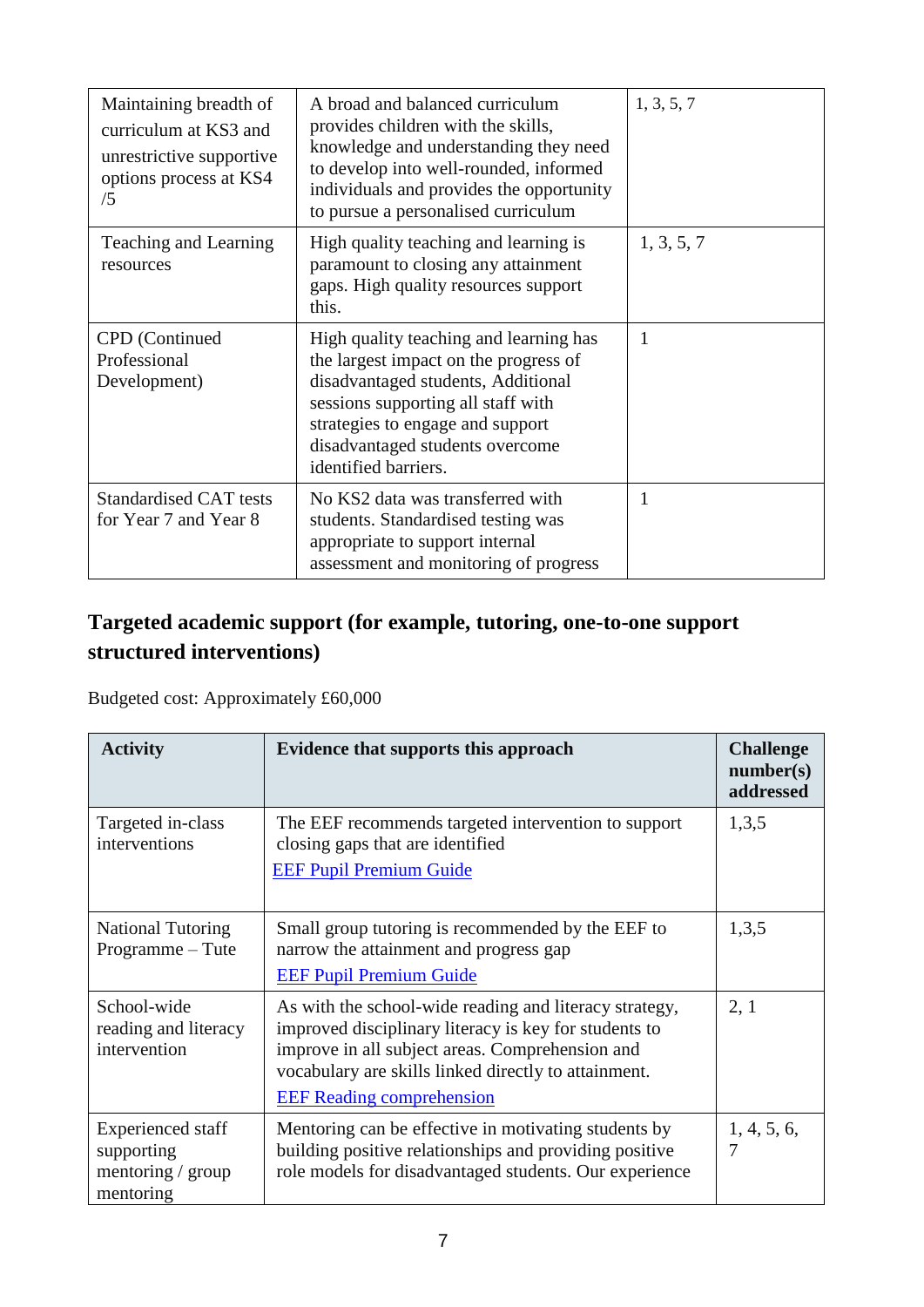| programme<br>(Achievement for<br>All and Year 9<br>Group mentoring)                                                                                                               | also suggests that these can be a bridge to empower<br>parents<br><b>EEF</b> mentoring                                                                                                                                                               |         |
|-----------------------------------------------------------------------------------------------------------------------------------------------------------------------------------|------------------------------------------------------------------------------------------------------------------------------------------------------------------------------------------------------------------------------------------------------|---------|
| Cambridge<br>workshops for Year<br>8 students                                                                                                                                     | Project based around aspiration. Student Voice response<br>has been extremely positive.                                                                                                                                                              | 3, 4, 6 |
| Revision/resource<br>packs for year 10/11<br>alongside student<br>study skills<br>conferences                                                                                     | Recommended resources such as revision guides, books<br>and papers alongside staff-led sessions and a revision<br>website to support independent learning and<br>metacognition in line with EEF research<br><b>EEF Metacognition</b>                 | 1,3,5   |
| Study skills event<br>for parents                                                                                                                                                 | Parents invited to attend a remote study skills session<br>with members of the Senior Leadership Team. This was<br>also recorded and distributed. Marc Rowland's Pupil<br>Premium book suggests that empowering parents to<br>support their children | 1,3,5   |
| <b>Remote Learning</b><br>support provided<br>during the periods<br>of learning from<br>home during the<br>pandemic.<br>Contingency plans<br>in place for future<br>home learning | Provision of devices for students who were identified as<br>needing a device. Internet access through increased<br>mobile data for those who didn't have a broadband<br>connection                                                                   | 1,3,5   |

## **Wider strategies (for example, related to attendance, behaviour, wellbeing)**

Budgeted cost: Approximately £60,000

| <b>Activity</b>            | Evidence that supports this approach                                                                                                                                                                                                                                                                                                                             | Challenge number(s)<br>addressed |
|----------------------------|------------------------------------------------------------------------------------------------------------------------------------------------------------------------------------------------------------------------------------------------------------------------------------------------------------------------------------------------------------------|----------------------------------|
| <b>Breakfast provision</b> | Ensure that students have the<br>opportunity to eat upon their arrival to<br>school. The EEF has conducted multiple<br>pilots/investigations into the<br>effectiveness of this provision. Our<br>experience suggests that a significant<br>number of our disadvantaged students<br>access the provision and arrive to school<br>on time to access the provision. | 2, 6                             |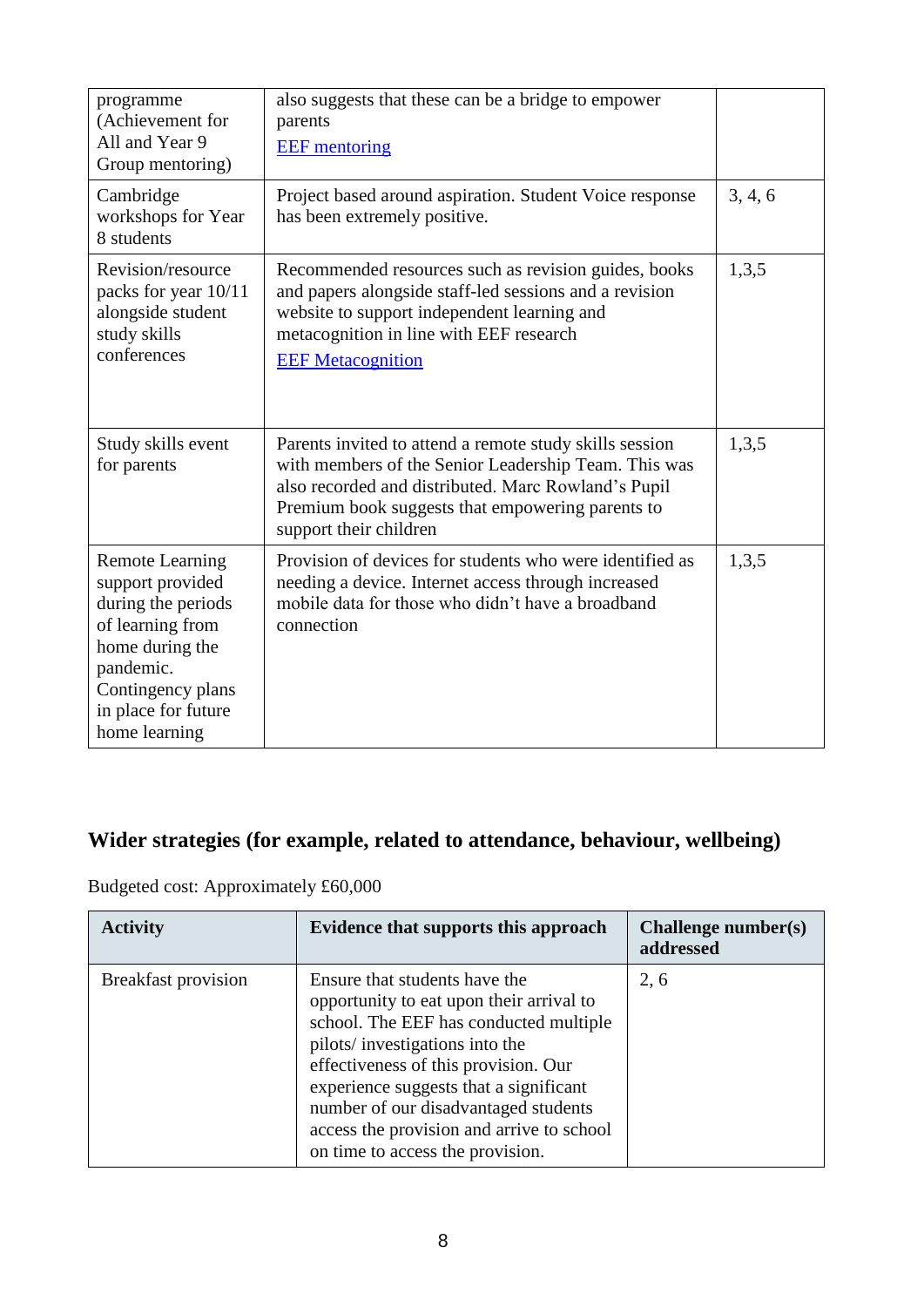| Homework club                                                                           | Homework clubs, extended school day.<br>(printing, resources), stationery,<br>Opportunities to work in school with the<br>support of staff. Increased access to<br>computers and resources. The club is<br>well attended by a range of students that<br>need support. <b>EEF</b> findings suggest that<br>homework has a significant impact on<br>outcomes               | 1, 2, 3, 4, 5, 6 |
|-----------------------------------------------------------------------------------------|--------------------------------------------------------------------------------------------------------------------------------------------------------------------------------------------------------------------------------------------------------------------------------------------------------------------------------------------------------------------------|------------------|
| Psychology Intervention<br>Manager                                                      | Wellbeing group work with students to<br>aid engagement at school.<br>Development of strategies both to help<br>students cope with mental health issues<br>and cascade strategies to the wider staff<br>body to support identified students<br>Deployed in line the wider strategies<br>section of the <b>EEF</b> Pupil Premium<br>Guide                                 | 2, 5, 6          |
| Use of external agencies<br>to support young people<br>in line with individual<br>needs | Examples include:<br>Power Project<br>$\bullet$<br><b>Respect Project</b><br>$\bullet$<br>Essex Young People's Drug and<br>$\bullet$<br><b>Alcohol Service</b><br><b>Family Innovations Fund</b><br>$\bullet$<br><b>Young Carers</b><br><b>EWMHs</b><br>Deployed in line the wider strategies<br>section of the EEF Pupil Premium<br>Guide                               | 2, 5, 6          |
| Careers Guidance and<br>support - prioritise<br>disadvantaged students                  | Greater opportunities for students to<br>find out about careers and enhance their<br>future pathways.<br>Students are given a wealth of<br>opportunities to find out about the<br>various different pathways available to<br>them to continue their educational<br>journey.<br>Deployed in line the wider strategies<br>section of the <b>EEF</b> Pupil Premium<br>Guide | 2, 3, 4, 6       |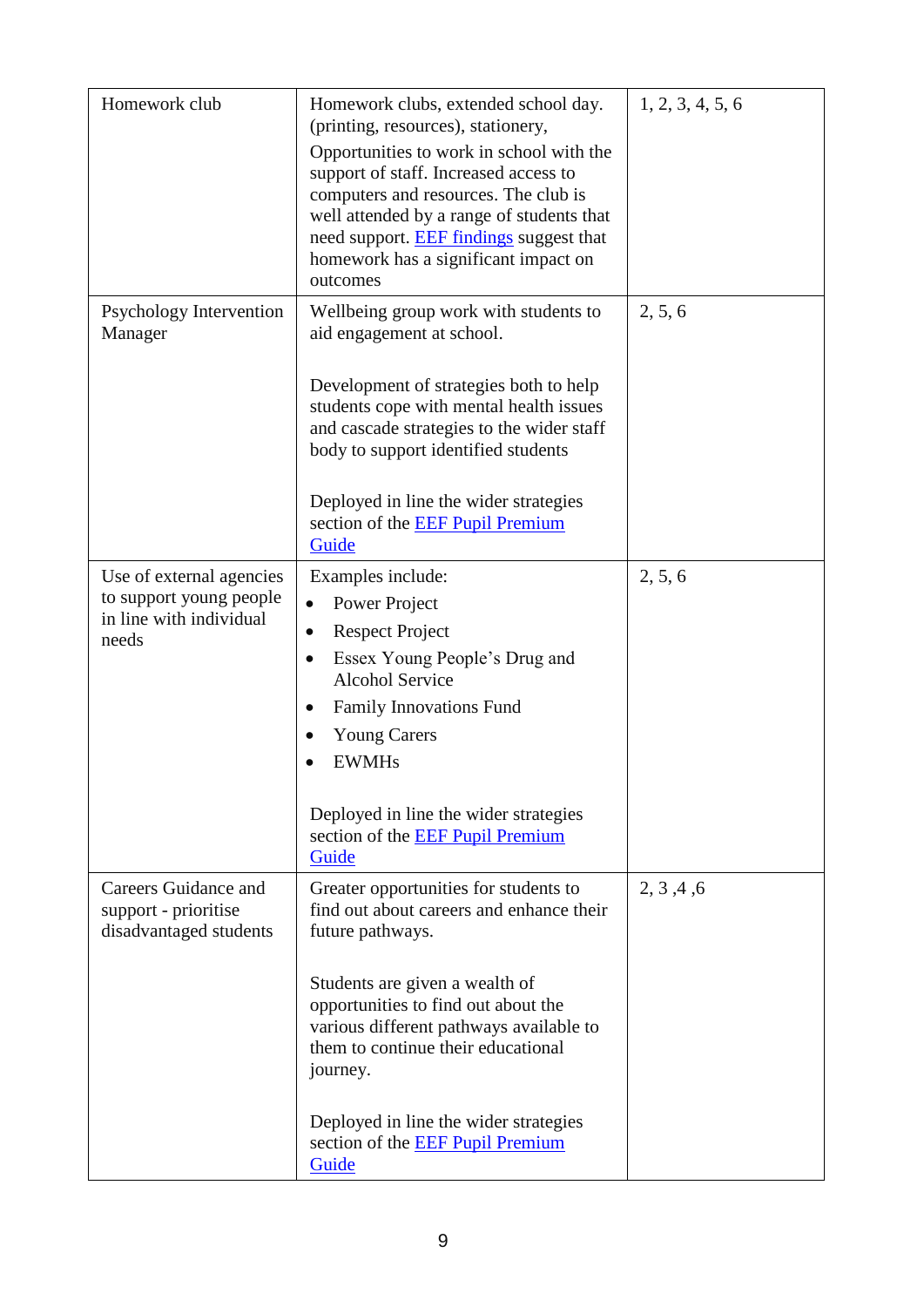| Attendance officer                                   | Working with persistent non-attenders<br>and early intervention has a significant<br>impact on attendance.<br>Deployed in line the wider strategies<br>section of the <b>EEF Pupil Premium</b><br>Guide                               | 2, 5, 6    |
|------------------------------------------------------|---------------------------------------------------------------------------------------------------------------------------------------------------------------------------------------------------------------------------------------|------------|
| Counsellor support                                   | Additional capacity to support students<br>wellbeing. One to one support<br>discussing mental health, social issues<br>and relationship issues.<br>Deployed in line the wider strategies<br>section of the EEF Pupil Premium<br>Guide | 2, 5, 6    |
| Assistance fund:<br>Uniform<br>Enrichment activities | This supports the attendance of students to<br>school and ensures access to cultural capital<br>Deployed in line the wider strategies<br>section of the EEF Pupil Premium<br>Guide                                                    | 1, 2, 5, 6 |

**Total budgeted cost: £** 285605